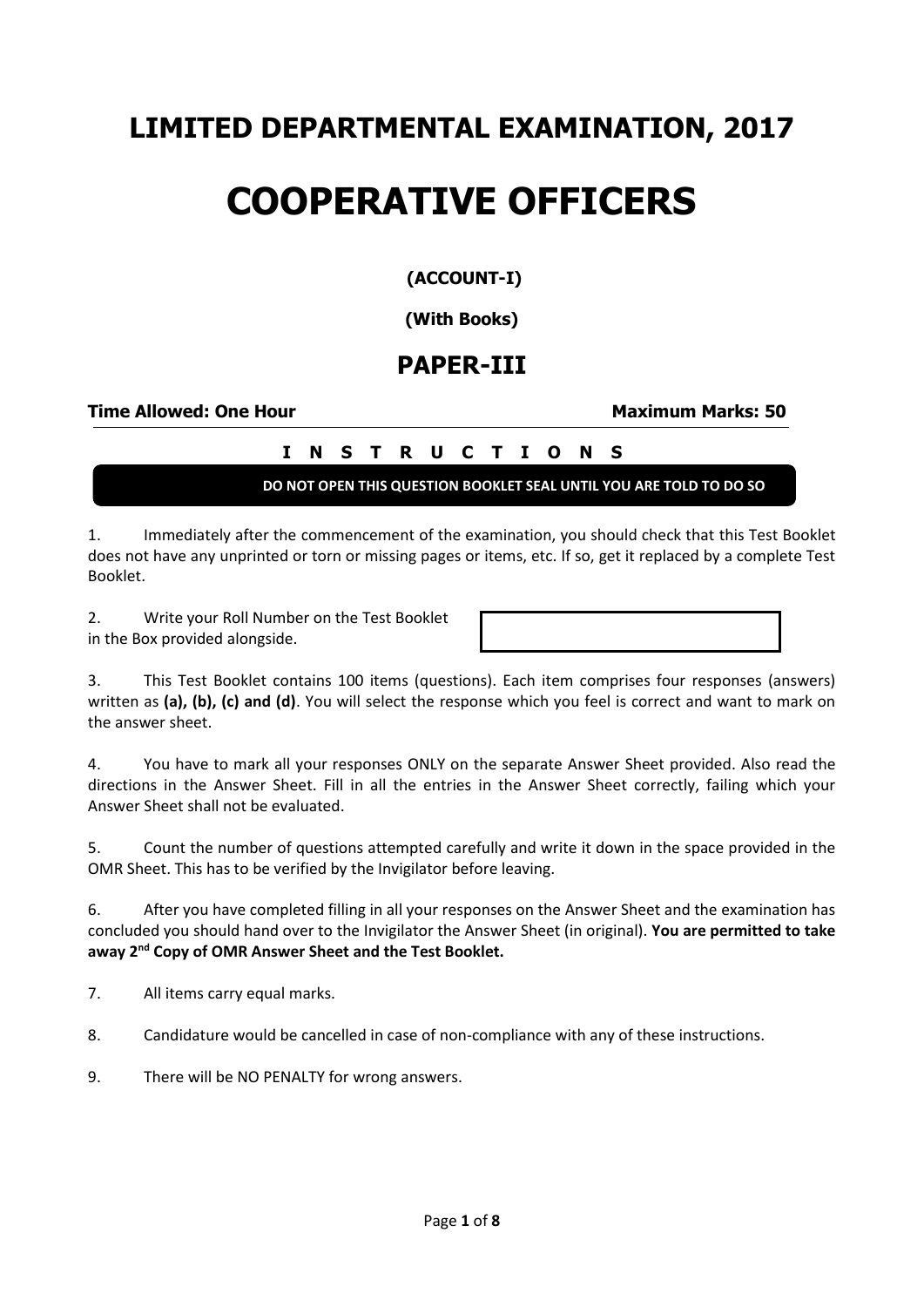#### **Question Starts:**

- 1. The system of central audit is confined to the offices of the Accountant s-General (Audit) located in the different \_\_\_\_\_.
	- (a) Towns ;
	- (b) Cities ;
	- (c) Districts ;
	- (d) States.
- 2. Local audit may be distinguished from inspection in that its purpose is to audit the initial accounts maintained in certain Government institutions and offices on the \_\_\_.
	- (a) Desk ;
	- (b) Table ;
	- (c) Allegations ;
	- (d) Spot.
- 3. Here the duties of audit are not confined merely to seeing whether the initial accounts are maintained in proper form or whether the financial rules are properly observed but a test audit of accounts is conducted in sufficient detail to verify the accuracy and completeness of accounts according to the prescribed \_\_\_\_ for the audit of expenditure and receipts of the Union and State Government.
	- (a) Rules ;
	- (b) Instructions ;
	- (c) Provisions ;
	- (d) Code.
- 4. The object of inspection of treasuries by an Audit Officer is to the Revenue authorities in establishing a system of treasury working strictly in accordance with the prescribed rules.
	- (a) Help ;
	- (b) Guide ;
	- (c) Assist ;
	- (d) Pull up.
- 5. The inspecting officer sees that irregularities brought to notice at the previous inspection have been and that the correct procedure is being observed in respect of all matters, the procedure relating to which was considered defective previously.
	- (a) Rectified ;
	- (b) Removed ;
	- (c) Remedied ;
	- (d) Corrected.
- 6. The inspecting officer does not merely confine himself to the routine audit and inspection work. He is allotted one major work or \_\_\_\_minor works, whether completed or in progress, for a complete analysis and examination of these accounts since commencement.
	- (a) One ;
	- (b) Two ;
	- (c) Three ;
	- (d) Four.
- 7. The main purpose of the local audit is to conduct a test check of the accounts for a particular period to verify the \_\_\_\_\_ and correctness of accounts.
	- (a) True ;
	- (b) Correctness ;
	- (c) Accuracy ;
	- (d) Exact.
- 8. The periodicity, scope and extent of local audit of the departmental offices and offices of authorities and bodies whose audit of entrusted to the Comptroller and Auditor-General are determined by the
	- (a) Government ;
	- (b) Local Authority ;
	- (c) Local Body ;
	- (d) Comptroller and Audit-General.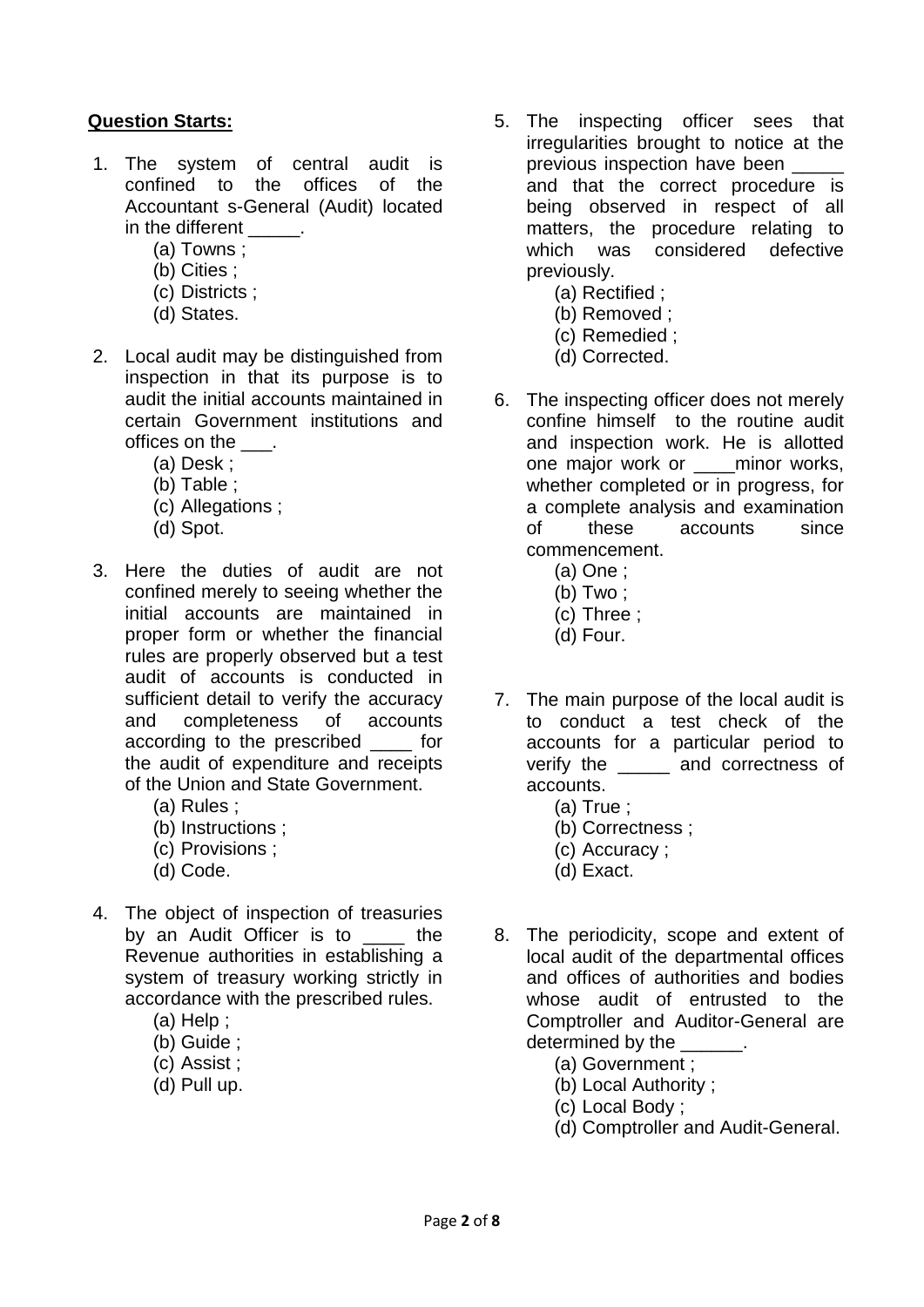- 9. An important element of local audit is the examination of \_\_\_\_\_\_ and efficiency of internal control procedures.
	- (a) Adequacy ;
	- (b) Accuracy ;
	- (c) Correctness ;
	- (d) Exact.
- 10. The initial and subsidiary accounts are examined to see that they are \_\_\_\_\_\_ maintained in the prescribed form; that financial rules and orders are being carried out and that adequate care and scrutiny are being exercised by the departmental officers to ensure their accuracy.
	- (a) Smoothly ;
	- (b) Correctly ;
	- (c) Properly ;
	- (d) Systematically.
- 11. The tender documents leading to the award of a contract for a work or supply of machinery, equipment, stores, etc., the contract, the design and estimates, the project feasibility report, periodical appraisal reports of a project, cost documents, papers leading to a financial sanction or decision, etc., are \_\_\_\_\_\_.
	- (a) Checked ;
	- (b) Verified ;
	- (c) Scrutinized ;
	- (d) Examined.
- 12. The pay and allowances, overtime allowance claims, children's education claims, reimbursement of tuition fees claims and T.A. Bills are \_\_\_\_\_ with reference to the local records kept in the departmental accounts offices to satisfy about the correctness of the certificates on the basis of which the claims have been drawn and to see that the rules and regulations in regulating such claims have been followed.
	- (a) Checked ;
	- (b) Verified '
	- (c) Scrutinized ;
	- (d) Examined.
- 13. The service books are \_\_\_\_\_ to see that (i) a service book is maintained for every non-Gazetted Government servant, (ii) entries of all events in the official career of a Government servant made in the service book and attested by the competent authority, (iii) no alternation is made in the date of birth without the sanction of competent authority; entries in the front page are re-attested every five years, (iv) annual certificate of verification of service is recorded in the service book.
	- (a) Checked ;
	- (b) Verified ;
	- (c) Scrutinized ;
	- (d) Examined.
- 14. In the service book selected for check, the correctness of pay and allowed to the Government servant from time to time for the period to which the check of service book relates, is also to be checked.
	- (a) Allowances ;
	- (b) Grade pay ;
	- (c) Increments ;
	- (d) Entitlements.
- 15. It is also checked that no payment has been made to a Government servant beyond his attaining the age of or on the expiry of term of extension of service sanctioned by competent authority.
	- (a) Retirement ;
	- (b) Quitting service ;
	- (c) Compulsory retirement ;
	- (d) Superannuation.
- 16. A test check of the leave accounts including accounts of persons likely to retire or likely to complete \_\_\_ years of qualifying service are checked in detail.
	- (a) 10 ;
	- (b) 15 ;
	- (c) 20 ;
	- (d) 30.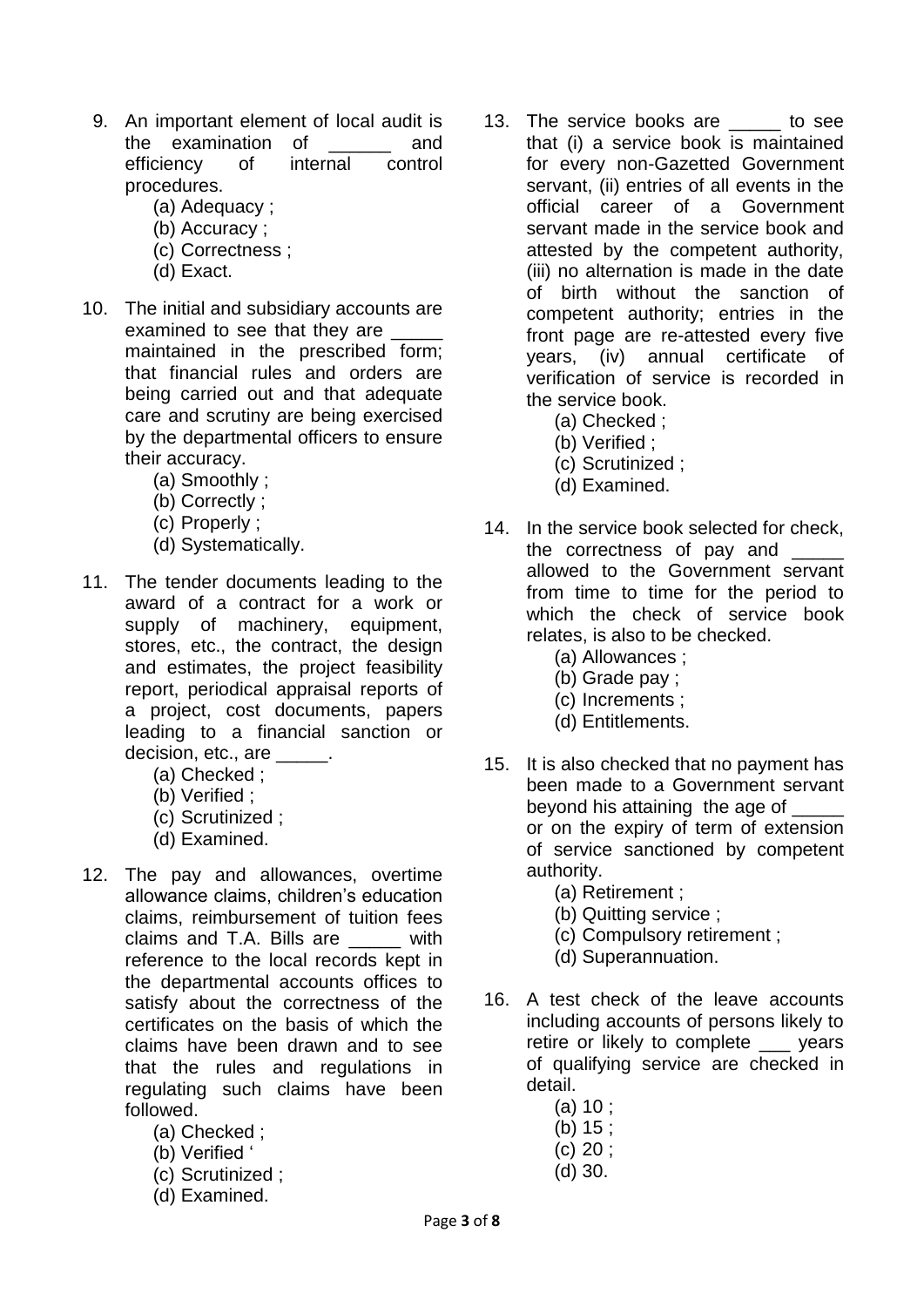- 17. As a rule, \_\_\_\_\_\_ matters which, can be and have been set right on the spot or are of no consequence to the finances of Government, are not mentioned, but if a number of similar points are noticed, they are brought to notice, mentioning the type of error or irregularity with one or more instances, so that proper instructions may be issued for future guidance of the Government servants concerned.
	- (a) Trifling ;
	- (b) Un-necessary ;
	- (c) Useless ;
	- (d) Contradictory.
- 18. Improper and irregular individual transactions are identified and cited as examples to the significance of faulty practices and promote the acceptance of constructive recommendations designed to save money, avoid improper payments or other losses or promote operational efficiency.
	- (a) Show ;
	- (b) Record ;
	- (c) Demonstrate ;
	- (d) Exhibit.
- 19. The statements and figures in relation to any defects or irregularities are based on clear documentary evidence.
	- (a) Found ;
	- (b) Detected ;
	- (c) Noticed ;
	- (d) Discovered.
- 20. Instead of quoting the rules or the order violated, the actual or possible effect of such deviation on the financial interest of Government is to be \_\_\_\_\_ clearly.
	- (a) Reported ;
	- (b) Stated :
	- (c) Mentioned ;
	- (d) Explained.
- 21. The Inspection Report is completed by the Inspecting Officer before the audit of the office inspected is and it is not signed until the officer-incharge of the Office (or any other officer acting on his behalf) has been given the opportunity for reading and discussing it and suggesting any omissions or modifications.
	- (a) Abandoned ;
	- (b) Closed ;
	- (c) Concluded ;
	- (d) Finished.
- 22. The inspection report is kept as brief as possible but the points raised in it are pursued until finally \_\_\_\_\_\_.
	- (a) Disposed of ;
	- (b) Closed ;
	- (c) Perused ;
	- (d) Settled.
- 23. The Audit Notes does not require a reply in detail, but it is verified at a subsequent inspection that necessary action has been taken on it.
	- (a) Draft ;
	- (b) Fair ;
	- (c) Typed ;
	- (d) Test.
- 24. Under the Audit and Accounts Order, \_\_\_\_, as adapted, audit of receipts accruing under Debt, Deposit and Remittance heads and of those included in the subsidiary accounts of Government Commercial undertakings devolved under on the Comptroller and Auditor-General under Paragraph 13(1) of the Order and is conducted in such manner and to such an extent as may be prescribed by him.
	- (a) 1936 ;
	- (b) 1947 ;
	- (c) 1950 ;
	- (d) 1955.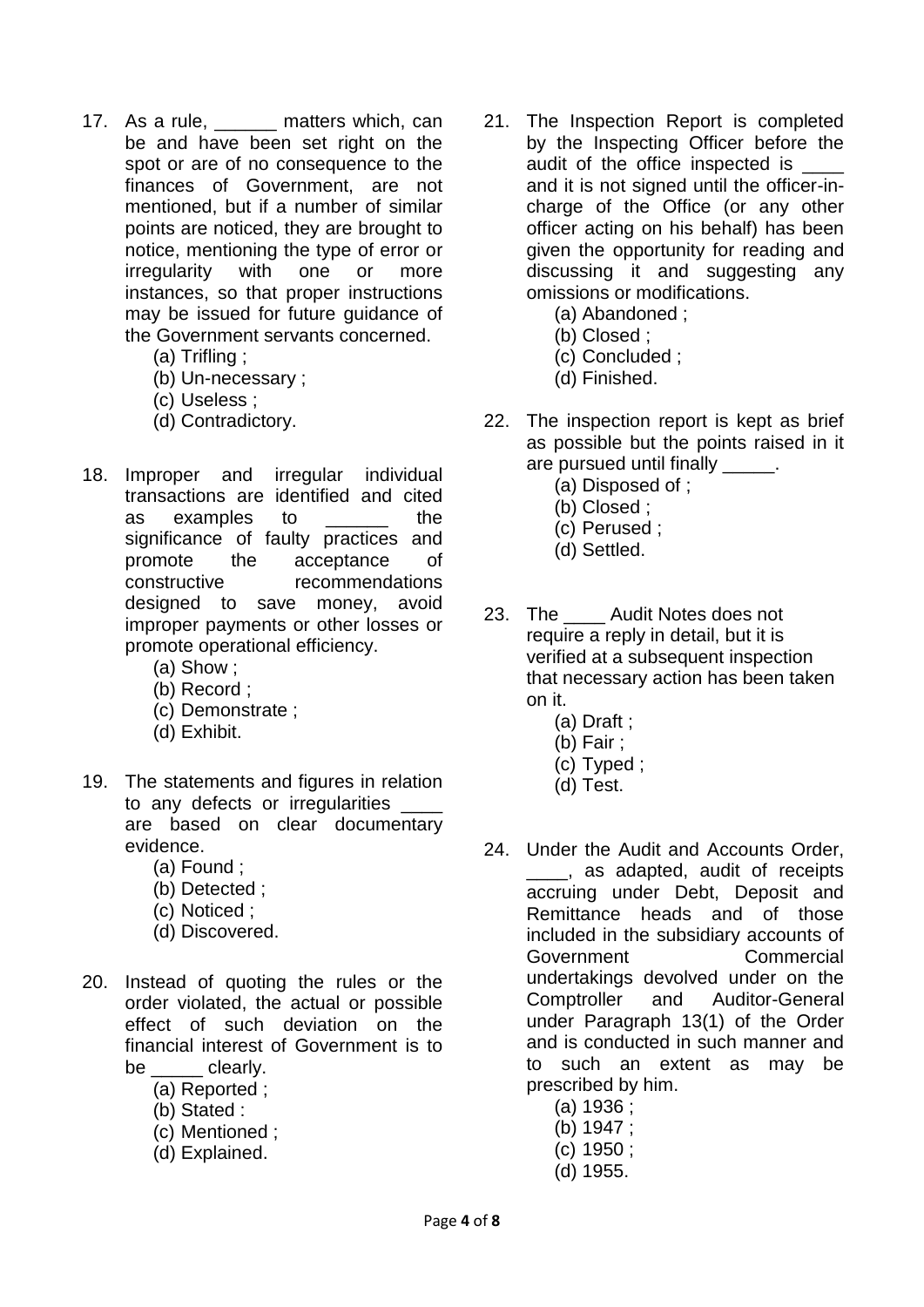- 25. The Comptroller and Auditor-General may, with the approval of and shall if so required by, the President or the Governor of State, audit and report on the receipt of any Department of the Union or State and for this purpose the President or the Governor may, after consultation with the make regulations with respect to the conduct of audit of such Department.
	- (a) Finance Minister ;
	- (b) Finance Commission ;
	- (c) Council of Ministers ;
	- (d) Comptroller and Auditor-General.
- 26. Article of the Constitution and Section 49 of the Government of Union Territory Act, lay down that the Reports of the Comptroller and Auditor-General of India relating to the accounts of the Union/Union Territories with Legislature and the States shall be submitted to the President or the Governor/Administrator, as the case may be, who shall cause them to be laid before each House of Parliament or Legislature.
	- (a) 151 ;
	- (b) 162 ;
	- (c) 370 ;
	- (d) 371.
- 27. Article 151 of the Constitution and Section 49 of the Government of Union Territories Act, \_\_\_\_, thus lay on the Comptroller and Auditor-General the duty for auditing the accounts, not only of expenditure, but also of receipts of the Union / Union Territories with Legislature and the States.
	- (a) 1936 ;
	- (b) 1947 ;
	- (c) 1950 ;
	- (d) 1963.
- 28. The detailed audit of receipts of the other major revenue earning departments like Income Tax, Excise, Sales Tax, etc., was taken up in
	- \_\_\_\_\_. (a) 1936 ;
		- (b) 1947 ;
		- (c) 1950 ;
		- (d) 1960.
- 29. \_\_\_ are collected by the State for general purpose of the community; these do not involve any direct *quid pro quo* from the State to the tax payer.
	- (a) Revenues ;
	- (b) Funds ;
	- (c) Cess ;
	- (d) Taxes.
- 30. \_\_\_\_ revenues, on the other hand, involve some *quid pro quo*; these are, generally, receipts in return for supplies and services rendered by the State and include contractual receipts like those from sales of forest produce, gross revenues of service organisations or public utilities like road transport or railways and also surpluses of State commercial enterprises.
	- (a) Gross ;
	- (b) Other ;
	- (c) State ;
	- (d) Non-tax.
- 31. The levy and collection of a tax are regulated by substantive and procedural provisions of a contact the procedural provisions of a
	- (a) Rule ;
	- (b) Act ;
	- (c) Legislature ;
	- (d) Law.
- 32. A tax assessment is a quasi-judicial act; a non-tax revenue is purely an administrative .
	- (a) Power ;
	- (b) Action ;
	- (c) Decision ;
	- (d) Arrangement.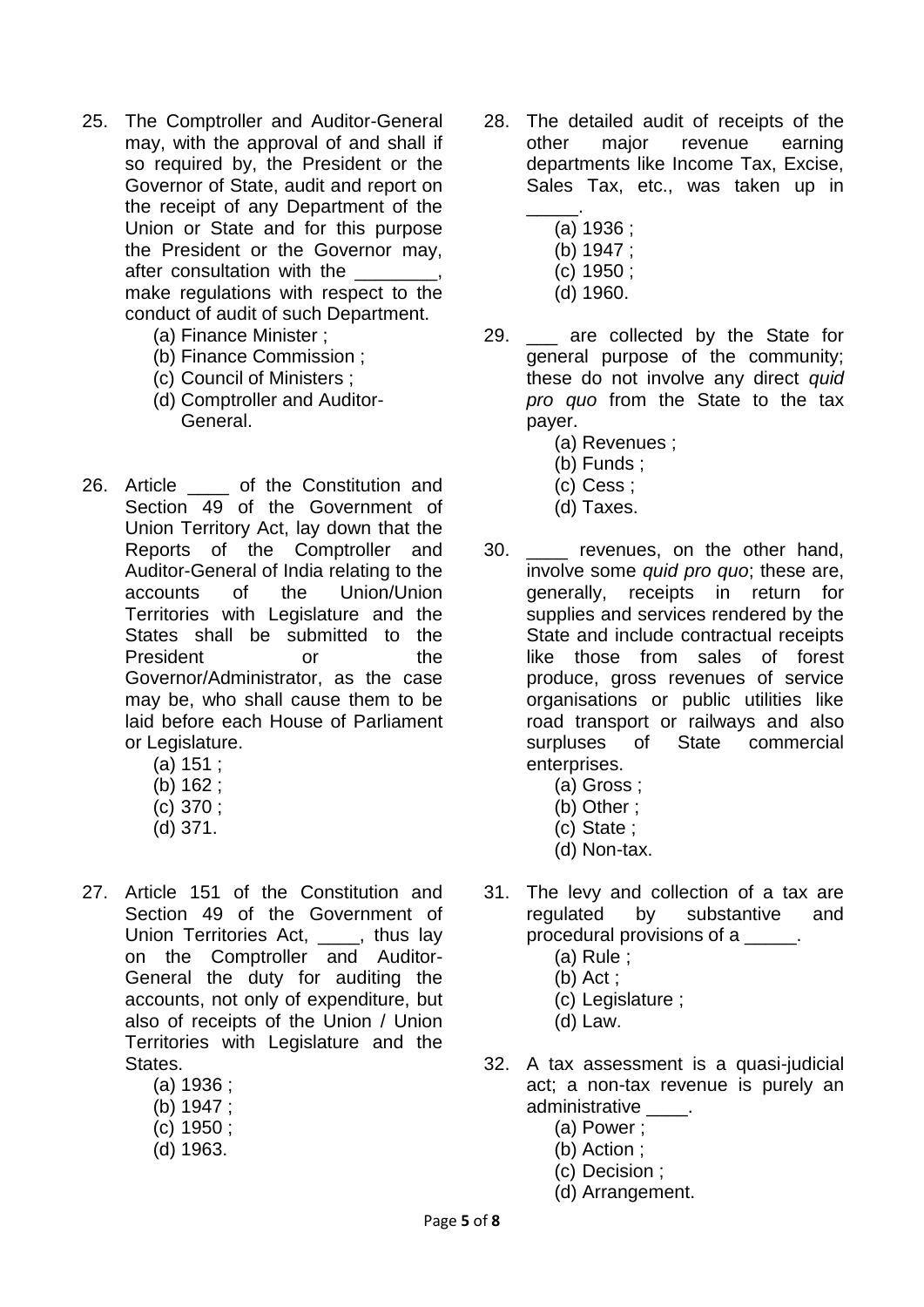- 33. With the passing of the Comptroller and Audit-General's (Duties, Powers and Conditions of Service) Act. the audit of all receipts is vested in the Comptroller and Auditor-General under an express provision in the Act.
	- (a) 1950 ;
	- (b) 1955 ;
	- (c) 1960 ;
	- (d) 1971.
- 34. The Comptroller and Auditor-General now audits all tax and non-tax \_\_\_\_ of the Union, States and Union Territories.
	- (a) Income ;
	- (b) Revenue ;
	- (c) Expenditure ;
	- (d) Receipts.
- 35. Interpretation of law is a judicial
	- \_\_\_\_\_. (a) Decision ;
		- (b) Order ;
		- (c) Announcement ;
		- (d) Function.
- 36. Audit has, therefore, to be \_\_\_\_\_\_ mainly with regard to the statutory provisions as judicially interpreted.
	- (a) Guided ;
	- (b) Streamlined ;
	- (c) Enforced ;
	- (d) Regulated ;
- 37. Audit may well point out cases where there is an apparent or loophole in the law or where certain provisions in their actual working do not apparently bring out the true legislative intention.
	- (a) Irregularity ;
	- (b) Lapses ;
	- (c) Fault ;
	- (d) Lacuna.
- 38. As for the rules, regulations and instructions issued by the Revenue Departments under their delegated powers, or exemptions granted by them, Audit has to see that these are issued by competent authorities after following the procedures prescribed by and in accordance with the guidelines laid down in the law.
	- (a) Parliament ;
	- (b) Legislature ;
	- (c) Government ;
	- (d) Law.
- 39. The most important function of audit is to see (1) that adequate regulations and procedure have been framed by the Revenue Department to secure an effective check on assessment collection and proper allocation of taxes; and (2) to satisfy itself by adequate test check that such regulations and procedure are actually being
	- (a) Complied with ;
	- (b) Followed ;
	- (c) Implemented ;
	- (d) Carried out.
- 40. The Indian Audit and Accounts Department is entitled to receive a copy of an order sanctioning expenditure or a sanction which is otherwise to be enforced in audit from the authority competent to accord the
	- \_\_\_\_\_. (a) Approval ;
		- (b) Sanction ;
		- (c) Order ;
		- (d) Expenditure.
- 41. In conducting the audit of expenditure, Audit has to see that the administrative authorities comply with the conditions mentioned in the preceding paragraphs.
	- (a) Unavoidable ;
	- (b) Compulsory ;
	- (c) Essential ;
	- (d) Important.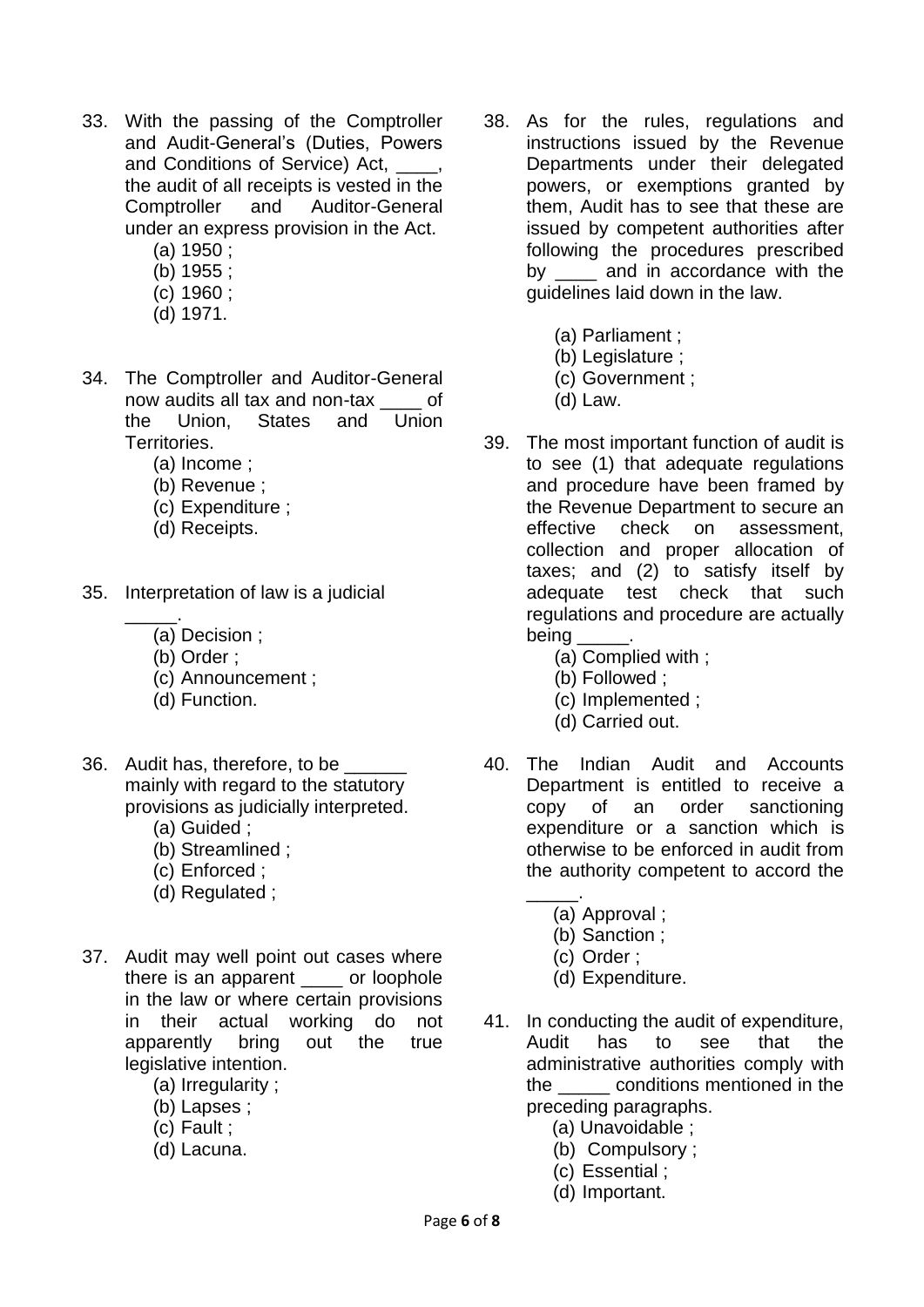- 42. In conducting the audit in respect of the first three conditions mentioned in Para  $\qquad$ , the auditor performs quasi-judicial functions, in that he has to apply the rules and orders as they stand, irrespective of the position of the person against whom they are enforced.
	- (a) 20.2 ;
	- (b) 20.3 ;
	- (c) 19.1
	- (d) 19.2.
- 43. The power to sanction expenditure from the Consolidated Fund and the Contingency Fund of India including the power to dispose of property and stores pertaining to the Union Government is vested by Article of the Constitution in the President whose sanction, given directly or by persons to whom the necessary powers have been delegated, is necessary to all expenditure from that fund.
	- $(a)$  77 $(3)'$
	- (b) 162 ;
	- (c) 166 ;
	- (d) 311.
- 44. The power to sanction expenditure from the Consolidated Fund of a State and Contingency Fund of a State if such a fund is established in any State is likewise vested by Article of the Constitution in the Governor of the State whose sanction given by himself or by persons to whom the necessary powers have been delegated, is required for expenditure from the Consolidated or the Contingency Fund of the State.
	- (a) 162 ;
	- (b) 166 ;
	- (c) 166(1) ;
	- (d) 166(3).
- 45. Audit against provision of funds is directed primarily to ascertaining that the money expended has been applied to the purpose or purposes for which the Grants and Appropriations specified in the Schedule to an Appropriation Act passed under Article or Article 204 of the Constitution were intended to provide and that the amount of expenditure against each grant or appropriation does not exceed the amount included in that Schedule.
	- (a) 114 ;
	- (b) 116 ;
	- (c) 121 ;
	- (d) 134.
- 46. Expenditure in excess of the amount of a Grant or Appropriation as well as expenditure not falling within the scope or intention of any Grant or Appropriation unless regularized as laid down in article 115 or Article of the Constitution, should be treated as unauthorized expenditure within the meaning of Articles 114(3) and 204(3) ibid.
	- (a) 205 ;
	- (b) 206 ;
	- (c) 207 ;
	- (d) 208.
- 47. Besides watching that the total expenditure under a Grant or Appropriation does not exceed the amount of that Grant or Appropriation as specified in the Schedule to an Appropriation Act, Audit has the of ensuring that the total expenditure on each of the sub-heads fixed as units of appropriation under a grant or Appropriation does not exceed the allotment thereof as modified by orders of re-appropriation passed by Competent Authority from time to time.
	- (a) Duty ;
	- (b) Authority ;
	- (c) Onus ;
	- (d) Responsibility.